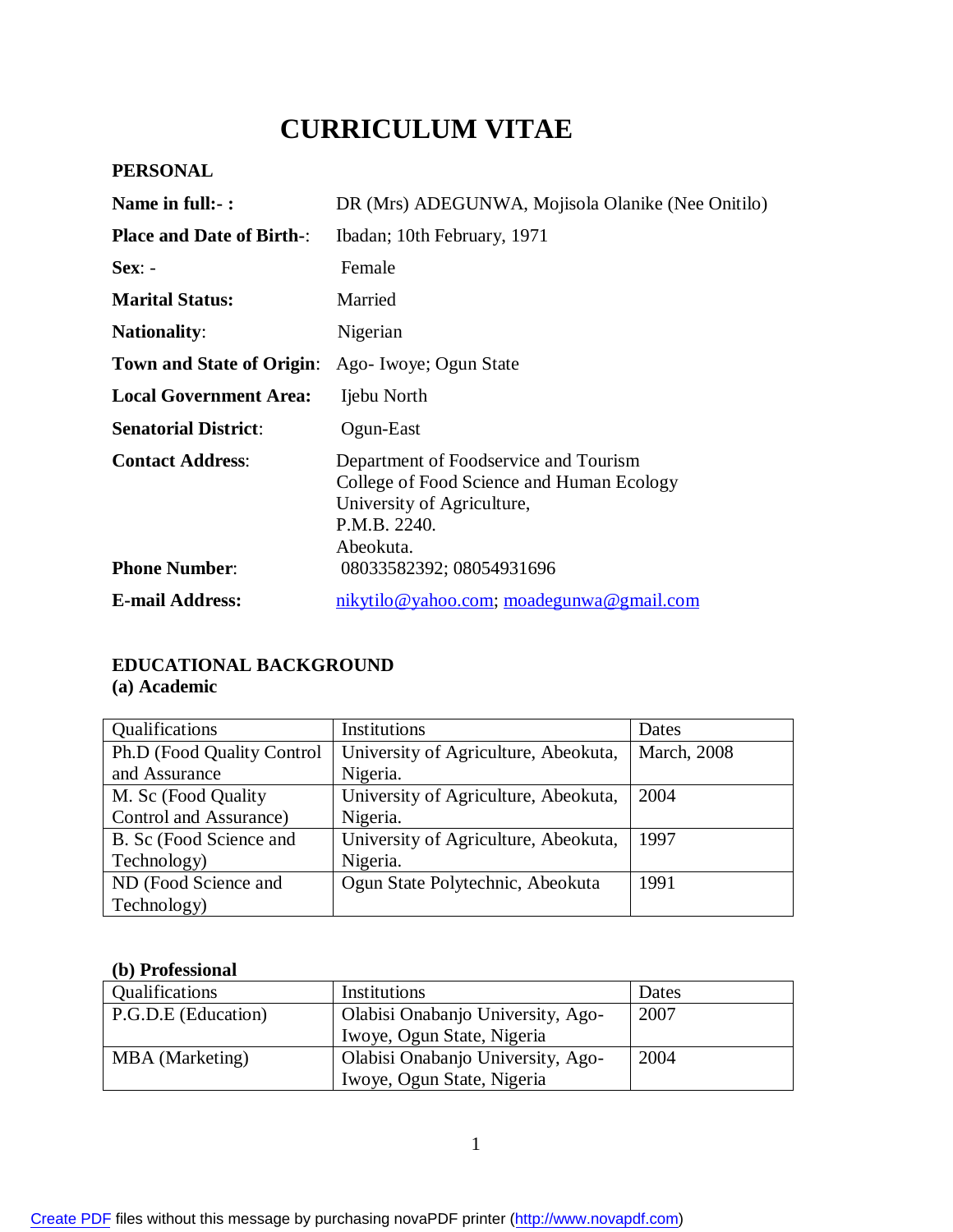#### **Membership of learned societies/Professional Associations**

(1) Member, Nigerian Association of University Women

(2) Member, International Association of Research Scholars and Fellows (IARSAF), IITA Chapter.

(3) Member, Nigerian Institute of Food Science and Technology.

#### **Scholarships, Awards and Prizes**

(1) 2nd Best Young Scientist Award by International Society for Tropical Root Crops – Africa Branch (ISTRC-AB)-2004.

(2) Research Fellow @ International Institute of Tropical Agriculture, PMB 5320, Ibadan, Nigeria (2004-2006).

## **Working Experience:**

#### **(a) University Teaching**

(i) Lecturer II- Department of Foodservice and Tourism, College of Food Science and Human Ecology, University of Agriculture, Abeokuta. Date: October, 2009 till date Job Description: Teaching, Research and Extension.

(ii) Lecturer II, Department of Home Economics and Hotel Management, Tai Solarin University of Education, Ijagun, Ogun State, Nigeria. Date: March, 2008- November, 2009 Job Description: Teaching, Research and Extension

(iii) Assistant Lecturer, Department of Home Economics and Hotel Management, Tai Solarin University of Education, Ijagun, Ogun State, Nigeria. Date: February 1st, 2006- February, 2008. Job Description: Teaching, Research and Extension.

| Course code    | Units          | No of           | Contact | No of     | Contribution |
|----------------|----------------|-----------------|---------|-----------|--------------|
|                |                | <b>Students</b> | Hours   | Lecturers |              |
| Undergraduate  |                |                 |         |           |              |
| <b>FST 201</b> | $\overline{2}$ | 964             | 6       |           | 14%          |
| <b>FST 202</b> | 3              | 91              | 39      |           | 100%         |
| <b>FSM 201</b> | $\overline{2}$ | 90              | 39      |           | 100%         |
| <b>FSM 204</b> | $\overline{2}$ | 90              | 39      |           | 100%         |
| <b>FSM 309</b> | 2              | 14              | 39      |           | 100%         |
| <b>FST 599</b> | 3              | 3               | 39      |           | 100%         |
| <b>FST 799</b> |                |                 |         | 3         | 35%          |
| <b>FST899</b>  |                |                 |         | 3         | 35%          |
| <b>FST401</b>  | 3              | 60              | 39      |           | 100%         |
| <b>NTD401</b>  |                | 75              | 39      |           | 100%         |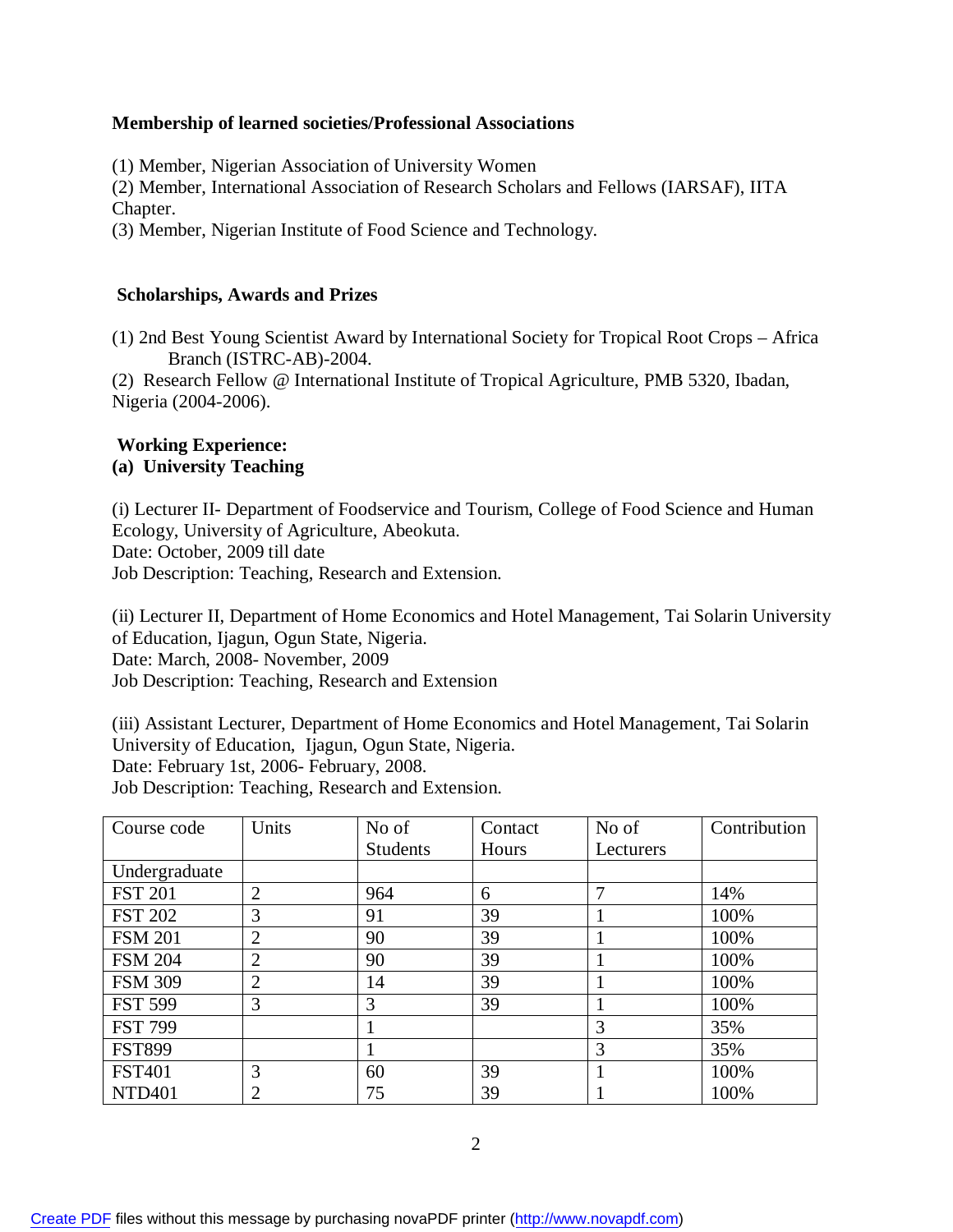#### **Professional Experience**

(i) Research Fellow on Cassava Sour Starch Bread. Crop Utilization Unit, International Institute of Tropical Agriculture, Ibadan, Nigeria. Date: May. 2004 – Dec. 2005. Job Description: Research (ii) Consultant on Starch Assessment of 43 cassava varieties of IITA Ibadan, Nigeria. Date: Nov. 2004 - April. 2005. Job Description: Research, Training and Extension.

#### **Student Supervision**:

| (1) Undergraduate- |                   |
|--------------------|-------------------|
| (2) Postgraduate   | 2 (co-supervisor) |

#### **Research:**

#### **(a) Research in Progress**

- (i) Production of sour starch from roots, tubers and local cereals
- (ii) Fortification of noodles with carrot
- (iii) Baking of Bread using local material.
- (iv) Physical, Chemical and Microbiological hazards in street vended fried Cocoyam
- (*xanthosoma saggitifolium)* chips.
- (v) Development of an optimized cassava based custard powder.

#### **(b) Research completed but yet not published**

- (i) Effect of processing on the chemical composition and functional properties of beniseed (*sesamum indicum*) flour.
- (ii) Compositional characteristics and functional properties of instant plantain-breadfruit flour .
- (iii) Proximate and bioactive contents of some selected Vegetables in Nigeria: Processing and Varietals effects.
- (iv) Effects of processing on Cowpea flour from different varieties.

#### **Resource inputs into training and workshop**

1. Resource person on Training of wet fufu cake production at Ishaga Orile on August  $25<sup>th</sup>$ , 2010.

2. Resource person on Training of wet fufu cake production at Ilaro on September  $28<sup>th</sup>$ , 2010.

3. Resource person on Training of wet fufu cake production at Sunshine factory Ondo on October  $26<sup>th</sup>$ , 2010.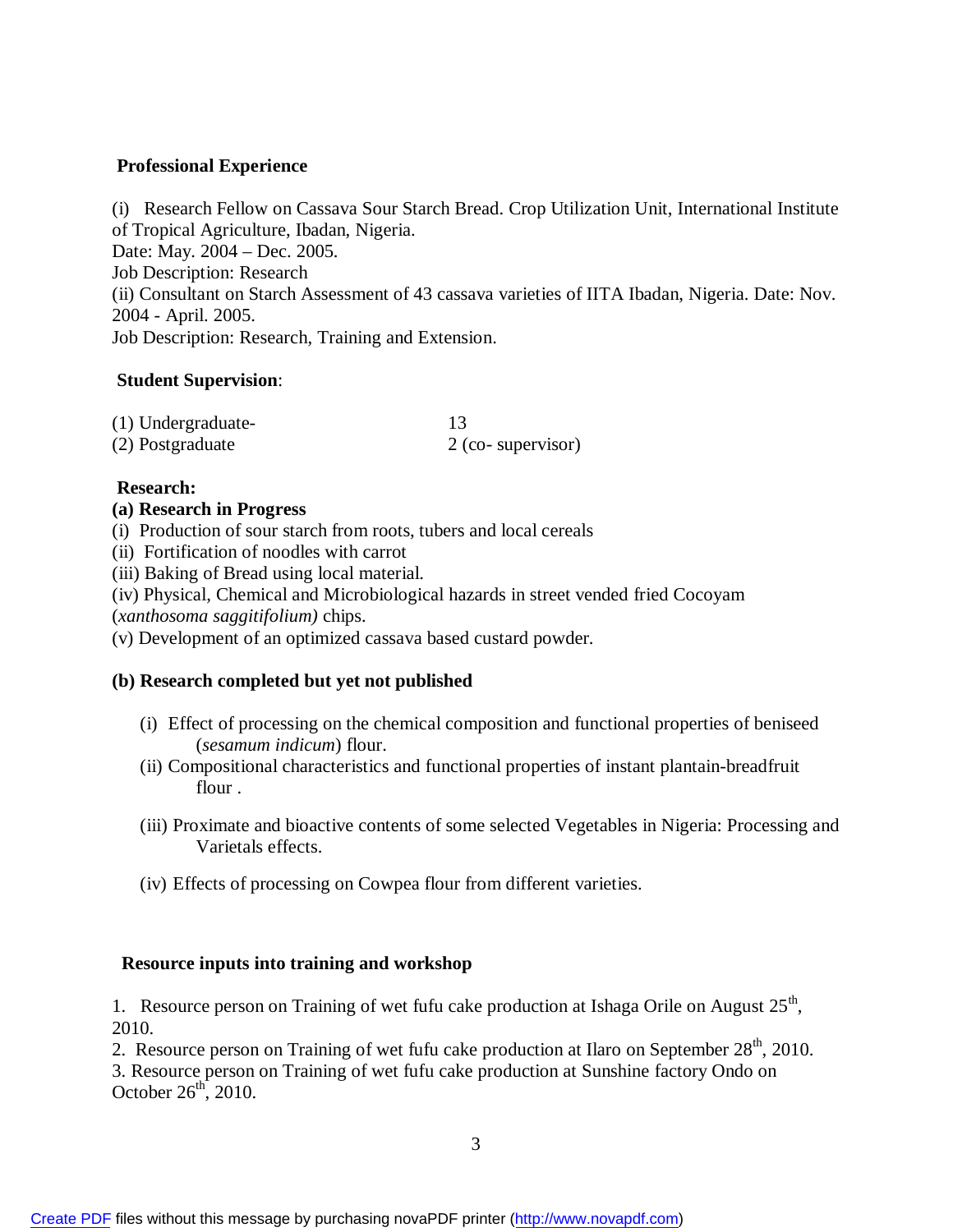4. Resource person on Training of wet fufu cake production at Iwoye,Yewa South, Ogun State on November 23rd, 2010.

5. Resource person on Training of wet fufu cake production at Agbetu, Odeda local government, Ogun State on November  $24^{\text{th}}$ , 2010.

6. Participant at One-day National Cassava Stakeholders forum. Theme: Cassava Inclusion Policy in Nigeria: Experience, Challenges and way forward, at Nicon Luxury Hotel, FCT, Abuja on November  $30<sup>th</sup>$ , 2010.

7. Training workshop on Scientific Writing, Publishing and Oral Communication and Inception workshop of Establishment of Food Science and Nutrition Network for Poverty Reduction and Sustainable Rural Livelihood in West Africa Project,  $23<sup>rd</sup> - 25<sup>th</sup>$  June, 2010 at University of Agriculture, Abeokuta, Nigeria.

8.. Member, National Agricultural Transformation Programme, Ogun - State Stakeholders, Conference on Cassava at Continental Suite, Ibara on October  $11<sup>th</sup>$ , 2011

#### **Other activities within the University system**

(i) Examination Officer, department of Foodservice and Tourism, University of Agriculture, Abeokuta, 2010 till date.

(ii) College representative, SWEHOMAC committee of the University, 2009/2010 session till date.

(iii) Member, ASUU-UNAAB (Academic Staff Union of Universities, University

of Agriculture, Abeokuta Chapter) - from 2009.

(iv) Member, Committee on colour codes for Hoods in the University, August 16th, 2010 -Till date.

(v) College representative, Committee on Admissions for the 2010/2011 session till date.

(vi) College representative, SIWES committee for the 2010/2011 session till date.

(vii) Member, COLFHEC'S committee on Research and Development.

(viii) Member, IFSERAR committee.

#### **Extra-Curricular Activities**

(i) Reading

(ii) Driving

#### **Publications:**

#### **(a) Dissertation**

(i**) Onitilo, M.O.** (1991).Comparison of Starch yield from cocoyam, maize and cassava. **(ND Research Project)**.19 pages. Ogun State Polytechnic, Abeokuta, Nigeria.

(ii) **Onitilo, M.O.** (1997).Studies into the Yeast involved in cassava during fufu production. (**B.Sc Research project).** 46 pages. Department of Food Science and Technology, University of Agriculture, Abeokuta.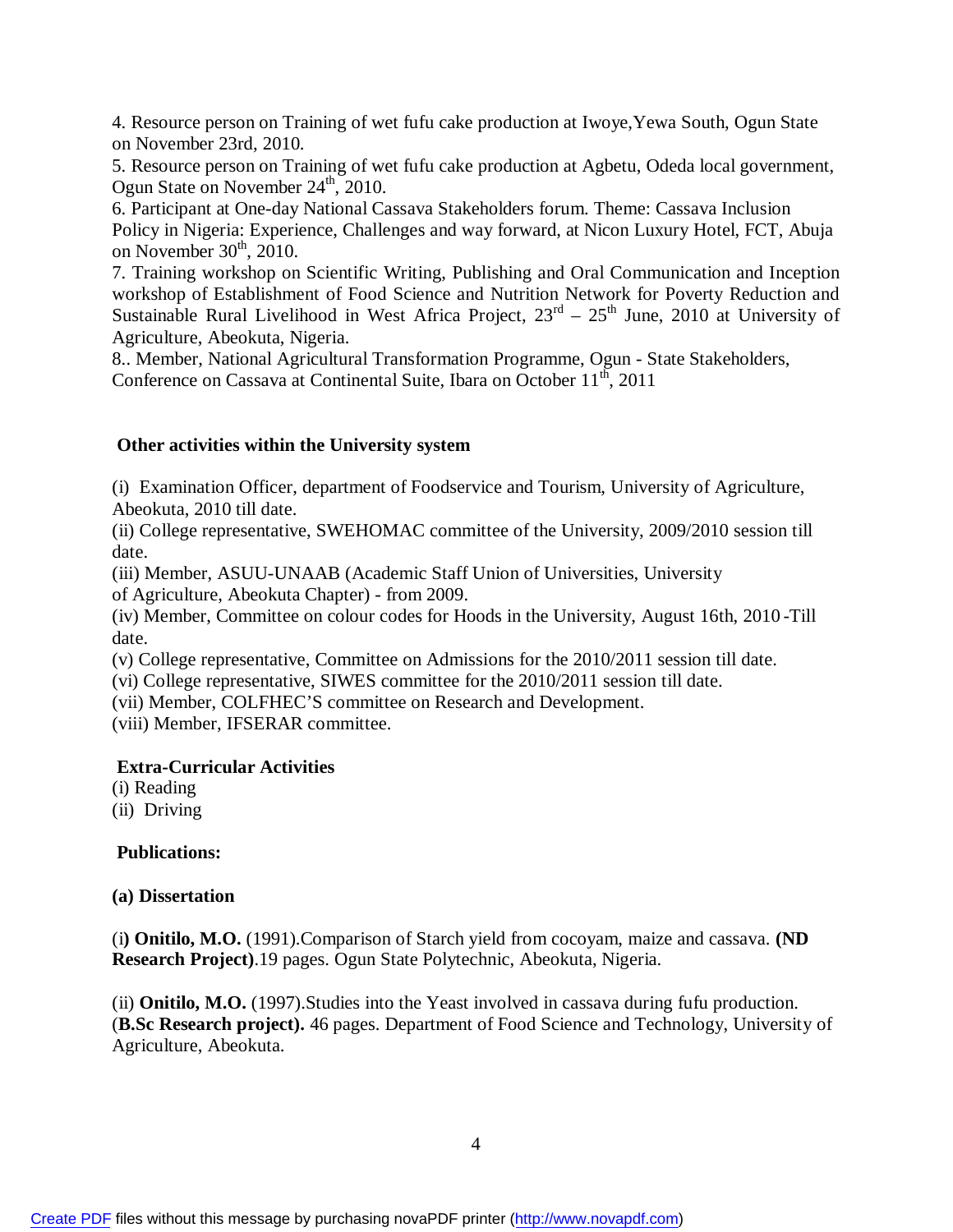(iii) **Onitilo, M.O**. (2001).Product modification and sales revenue: comparative analysis of Cadbury Nigeria Plc and Nestle Nigeria Plc Products. (**MBA Thesis).** 111 pages. Olabisi Onabanjo University, Ago-Iwoye.

(iv) **Onitilo, M.O.** (2003).Effects of cassava varieties and roasting methods on tapioca quality. (**M.Sc Dissertation**). 92 pages. Department of Food Science and Technology, University of Agriculture, Abeokuta.

(v) **Onitilo, M.O.** (2007). The impact of information technology on learning effectiveness among students of tertiary institution in Ogun State. (**PGDE project**). 67 pages. Olabisi Onabanjo University, Ago-Iwoye.

(vi) **Onitilo, M.O**. (2008). Effect of cassava varieties on the functionality of sour starch. (**Ph.DThesis**).184 pages. Department of Food Science and Technology, University of Agriculture, Abeokuta.

#### **Articles in Learned Journals**

(vii) **Onitilo, M. O**.; Sanni, L. O., Daniel, I., Maziya-Dixon, B. and Dixon, A. (2007) **Physicochemical and Functional Properties of Native Starches from Cassava Varieties in Southwest Nigeria.** Journal of Food, Agriculture and Environment Vol. 5(3&4):108-114.

(viii) **M. O. Onitilo**; L. O. Sanni, O. B. Oyewole and B.Maziya-Dixon. (2007). **Physicochemical and Functional Properties of Sour Starches from Different Cassava Varieties.** International Journal of Food Properties 10: 607- 620.<http://www.infomaworld.com/ijfp>

(ix) **Adegunwa, M.O**., Sanni, L.O., and Adegoke, G.O. (2007). **Physicochemical, Functional and Sensory properties of cassava and Sweet potato starch bread.** Cameroon Journal of Agricultural Science Vol 3 (2): 29-36

(x) Adebowale, A.A., Sanni, L. O. and **Onitilo, M.O**. (2008) **Chemical Composition and Pasting Properties of Tapioca Grits from different Cassava Varieties and Roasting Methods**: African Journal of Food Science. Vol (2) pp. 077-082. <http://www.ajol.info/journals/ajfs>

(xi) **Adegunwa, M.O.** (2009) **Effect of Roasting methods on the qualities of Cassava Grits (Tapioca)**. Journal of Research in Agriculture, Vol 6, No 1:33-39.

(xii) **Adegunwa, M.O;** Edema, M.O; Sanni, L.O; and Maziya-Dixon, B. (2010) "**Physical, proximate and sensory properties of fortified sour starch bread**" Nigerian Food Journal Vol.28 No.2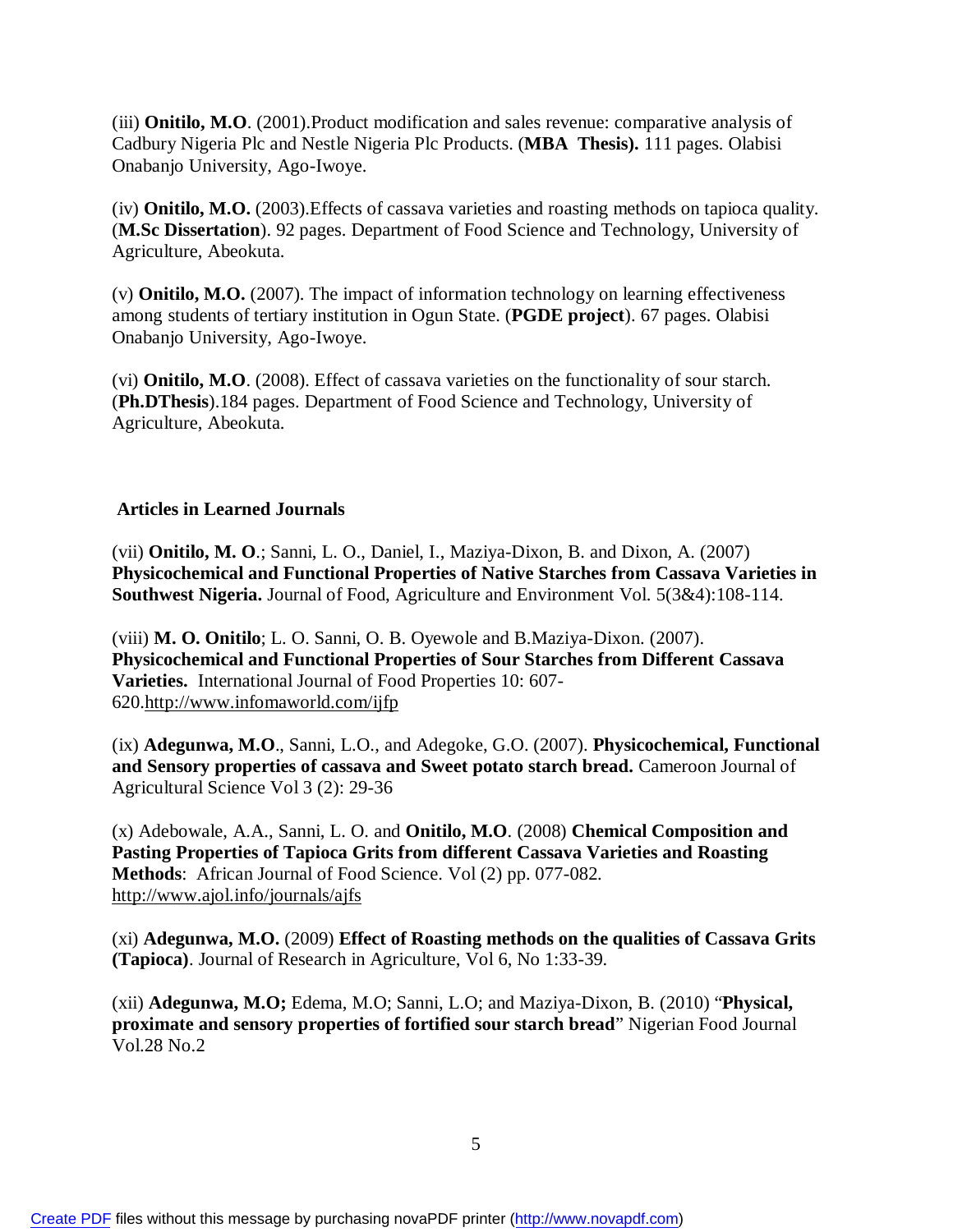(xiii) **Adegunwa, M.O**., Sanni, L. O. and Maziya-Dixon, B. (2011**). Effects of fermentation length and varieties on the pasting properties of sour cassava starch.** African Journal of Biotechnology, Vol. 10(42), pp. 8428-8433. <http://www.academicjournals.org/AJB>

(xiv) **Adegunwa, M.O**, Alamu, E.O and Omitogun, L.A. (2011). **Effect of processing on the nutritional contents of yam and cocoyam tubers.** Journal of Applied Biosciences 46: 3086– 3092

#### **Papers already accepted for publication**

(xv) **Adegunwa, M.O**., Alamu, E.O. and Fasanya, O.O. (2011). **Effects of processing on the physicochemical, functional and carotenoid contents of plantain flour**. Journal of Food Processing and Preservation (**Accepted**).

(xvi) Bakare, H.A., **Adegunwa, M.O.,** Ogunmoyela, O.A., Emmanuel, A. A. and Fatukasi, V.T. (2011**). Effect of charcoal treatment on some keeping qualities of soy-cassava starch paste in the preparation of akara**. ASSET (**Accepted).**

**(xvii)** Bakare,H.A., **Adegunwa, M.O**.and Osundahunsi, O.F. (2011).**Optimisation of lyepeeling of Cassava (Manihot esculents Crantz) using response surface methodology.** ASSET **(Accepted)**

### **Papers in Referred Conference Proceeding**

(xviii). Sanni, L.O**., Onitilo, M**, Oyewole, O. B., Dipeolu, A. O., Adebayo, K., Ayinde, I. A., Tomlins, K. and Westby, A. (2003). **Effects of cassava varieties and processing methods on the qualities of tapioca in Southwest Nigeria**. Paper presented at the Food Africa Initiative held at the Palais du Congress, Younde, Cameroon

(xix**). Onitilo, M**; L. Sanni, B. Maziya-Dixon and A. Dixon ( 2004). **Varietal differences in the physicochemical, functional, pasting properties and granule size of starches from different cassava mosaic disease resistance varieties**. Proceedings of the 9thTriennial Symposium of the International Society for Tropical Root Crops-Africa Branch (ISTRC-AB), Mombasa, Kenya, (Edited by N.M Mahungu and V.M Manyong), 1-5th Nov 2004, 494-505.

(xx). **Adegunwa, M.O**., Edema, M.O., Sanni, L.O and Maziya-Dixon, B. (2010**). Proximate Composition and physical properties of Steamed Sour cassava starch Bread**. Proceedings of the 34<sup>th</sup> Conference of the Nigeria Food Science and Technology held at Garden City, Port-Harcourt, Oct 18th-22nd, 2010

(xxi) **Adegunwa, M.O**., Bakare, H.A. and Yeku, E.O. (2011). Effects of varieties and processing methods on the proximate composition of 'Donkunnu'. Proceedings of the 35<sup>th</sup> Conference of the Nigeria Food Science and Technology held at Benue Hotels Ltd, Makurdi, Oct 10th-14th, 2011.